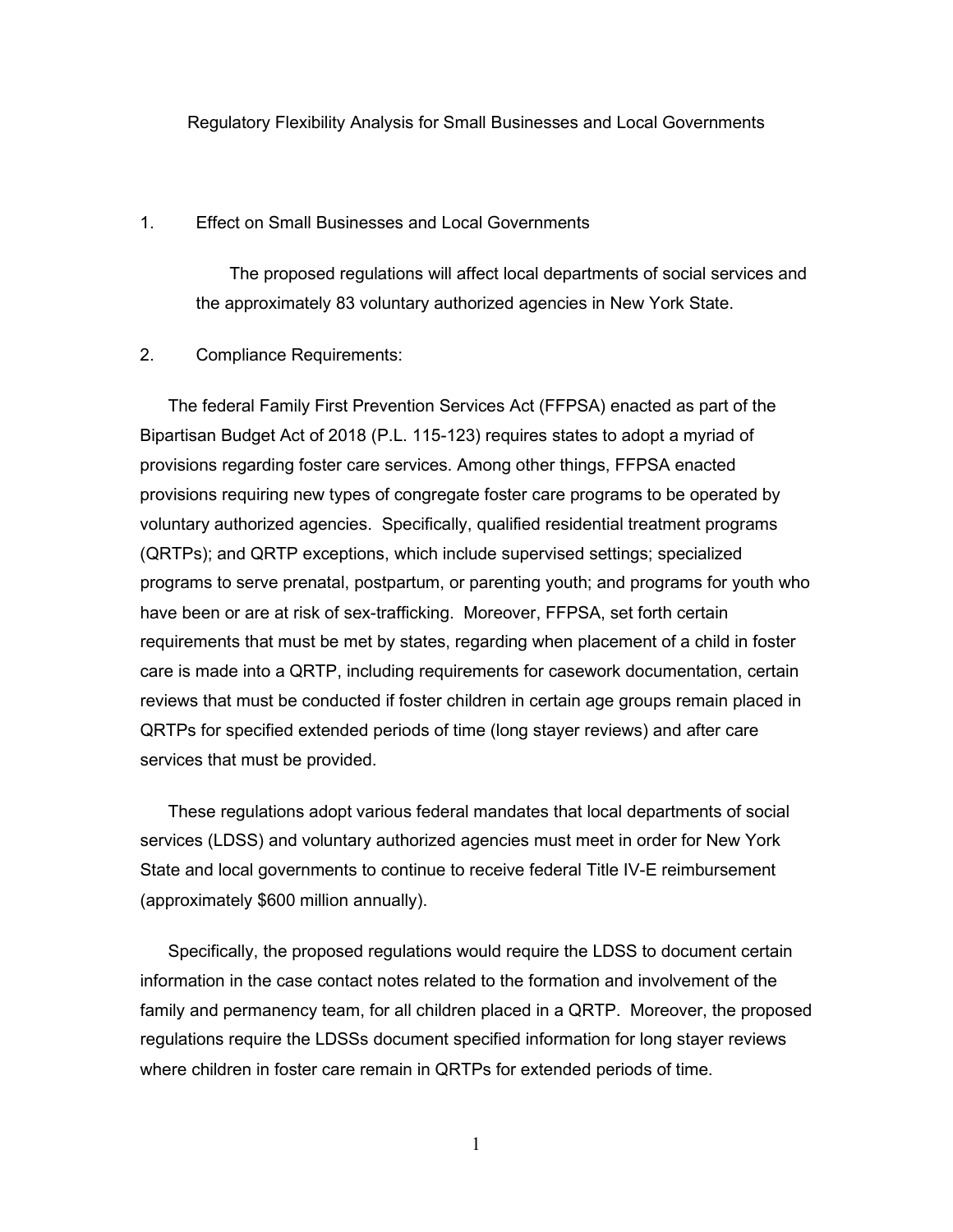Among other things, these regulations would establish the requisite health, safety, and programmatic standards for the issuance of an operating certificate or approval for initial and continued operation of a program as a QRTP or QRTP exception including paperwork requirements that voluntary authorized agencies must meet.

#### 3. Professional Services:

These regulations would establish minimum nursing services that must be available in QRTPs as required by federal law. These regulations would also adopt provisions for a qualified individual conducting an assessment regarding whether a QRTP placement is appropriate be licensed clinician as is required by state statute.

# 4. Compliance Costs

Failure to adopt these regulations may result in a loss of the ability for New York to receive any federal Title IV-E reimbursement. This funding stream provides approximately \$600 million annually in federal reimbursement to New York State and local governments (counties and New York City).

### 5. Economic and Technological Feasibility:

No economic or technological barriers have been identified that would prohibit implementation of these regulations as written.

#### 6. Minimizing Adverse Impact:

 These regulations would adopt federal and state mandated provisions. To minimize adverse impact, provisions allowing programs to request and receive a waiver from regulatory requirements in appropriate circumstances, are being proposed.